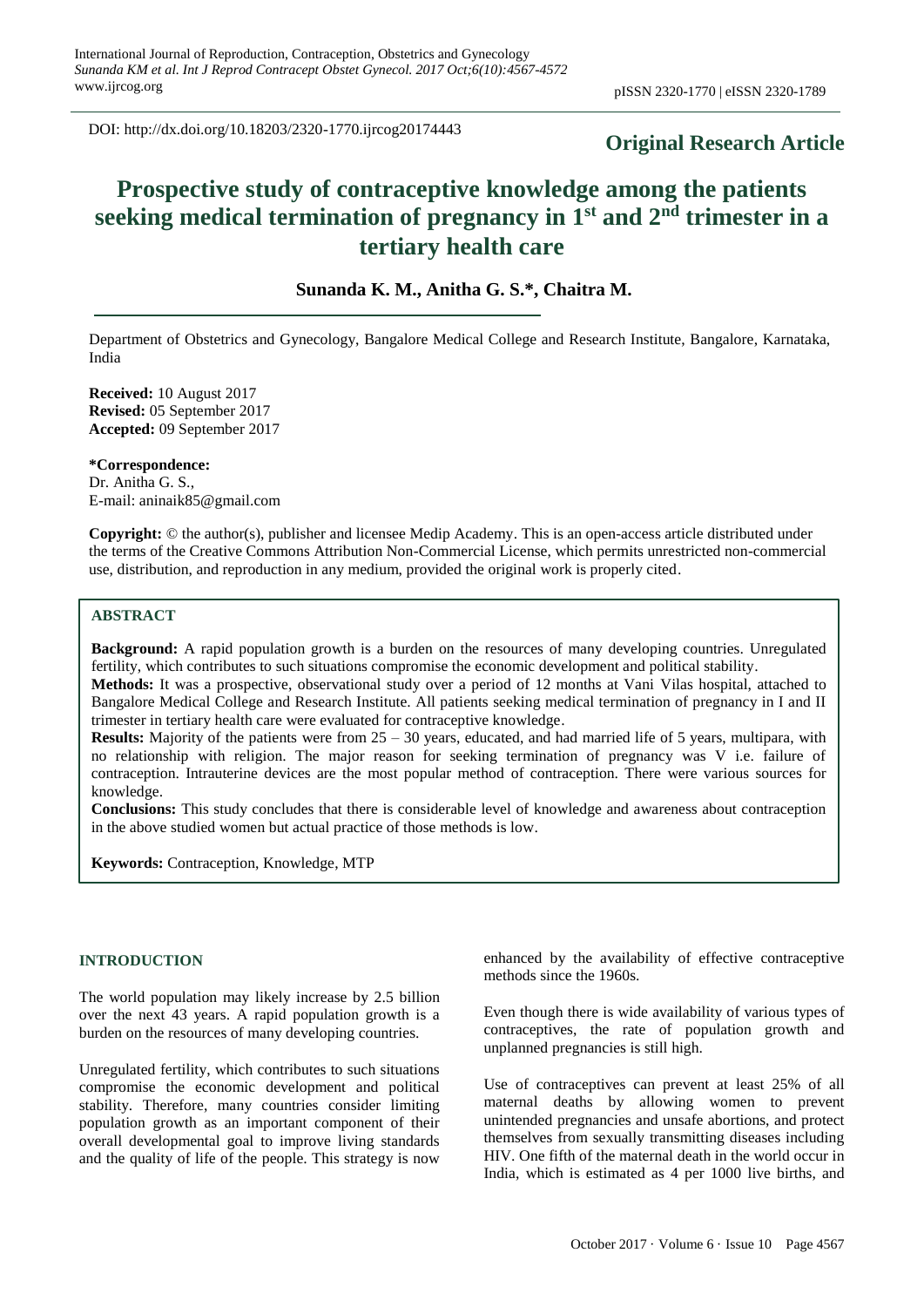about 15% of the maternal deaths are due to unsafe abortions. 1

Programs to increase young adults' knowledge about contraceptive methods and use are urgently needed. Given the demonstrated link between method knowledge and contraceptive behaviours, such programs may be useful in addressing risky behaviour in this population. 2

In India lack of information, or misinformation, about different methods can confuse and discourage people from using any contraception. Some women are prevented from using contraception by a partner or are unable to access services because of their youth or unmarried status. In many cases, these obstacles can be overcome through contraceptive education and social marketing programs. 3

The purpose of family planning counselling is to help the client make informed choices about reproductive health and family planning issues. Informed choice, which should cover knowledge about the mode of action of the chosen method, has been shown to improve efficiency and compliance to contraceptive method use. Thus, correct knowledge about the mode of action of the method chosen, can be considered an efficacy outcome for family planning counselling.

# **METHODS**

It was a prospective, observational study done over a period of 12 months at Vani Vilas hospital, attached to Bangalore Medical College and Research Institute, Bangalore.

# *Inclusion criteria*

All the patient seeking medical termination of pregnancy in I and II trimester in tertiary health care.

# *Exclusion criteria*

Patients refusing to participate in the study.

The study is a questionnaire-based prospective study, conducted over a period of 12 months at Vani Vilas hospital, attached to Bangalore Medical College and Research Institute. All patients seeking medical termination of pregnancy in I and II trimester in tertiary health care were evaluated for contraceptive knowledge.

The interview for this study was conducted by a trained medical practitioner and involved a face-to-face interview using pre-tested, structured questionnaire. The women under the study were counselled and had given their informed consent prior to the interview. The questionnaire schedule elicited information on the biosocial characteristics of the women-age, occupation, educational status, and gestational age at time of study; number of previous pregnancies, and deliveries; number of previous miscarriages; awareness of contraceptives, usage of contraception, type of contraception ever used. Data were collected from patients who fulfil the inclusion criteria with the help of predesigned questionnaire. Data collected also included symptomatology, detailed history of current pregnancy and previous pregnancies and other relevant past history and drug history. The obtained data were entered into the computer and analyzed using SPSS 13.0 for windows software.

## **RESULTS**

Among 200 participants, 60 (30%) of them were in the age group of 20-25yrs, 52 (26%) of them were in the age group of 25-30yrs, 42 (21%) of them were in the age group of 15-20yrs, 28 (14%) of them were in the age group of 30-35yrs, 14 (7%) were in the age group of 35- 40yrs, 4 (2%) were in the age group of  $>40$ yrs.



**Figure 1: Age distribution.**

Among the 200 participants, 96 (48%) of them were Hindus, 94 (47%) of them were Muslims, 10 (5%) of them were Christians.



**Figure 2: Religion distribution.**

Among the 200 participants, 26 (13%) were illiterate, 20 (10%) studied  $1^{st}$ -5<sup>th</sup> std, 38 (19%) studied  $6^{th}$ -7<sup>th</sup> std, 92  $(46\%)$  studied  $8<sup>th</sup> - 10<sup>th</sup>$  std, 16  $(8\%)$  studied till preuniversity and 8 (4%) were graduates.

Among 200 participants, 158 (79%) of them V was the reason for termination, 22 (11%) of them II was the reason for termination, 14 (7%) of them III was the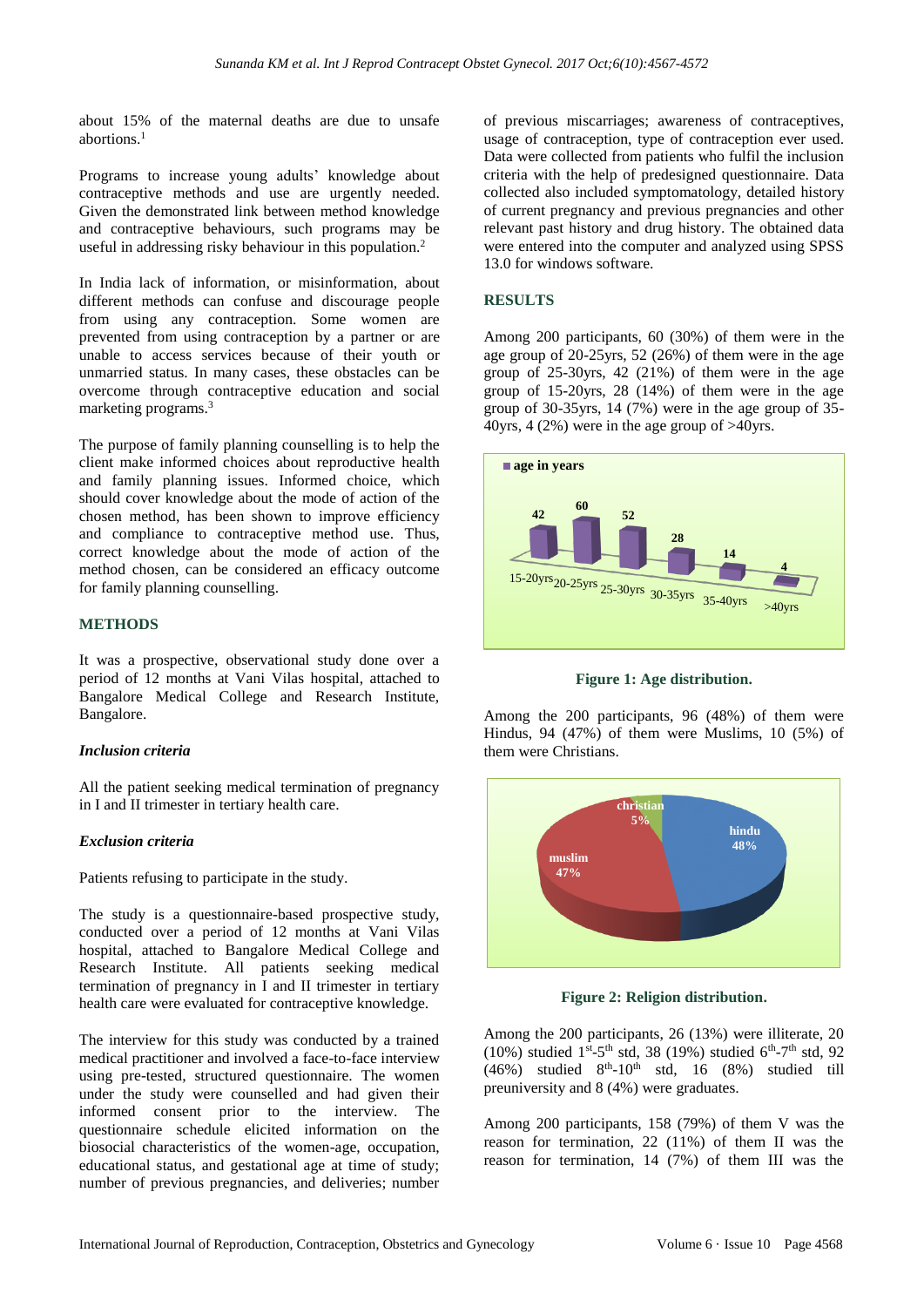reason for termination, 6 (3%) of them IV was the reason for termination.



**Figure 3: Educational distribution.**



**Figure 4: Reason for termination.**

Among 200 participants, 82 (41%) of them had got married at the 19-25yrs of age, 80 (40%) of them had got married before 18yrs of age and 12 (6%) of them had got married after 26yrs of age.



**Figure 5: Marital history.**

Among 200 participants, 92 (46%) of them had a married life of more than 5yrs, 40 (20%) of them had a married life of 4-5yrs, 34 (17%) of them had a married life of 2- 3yrs, 10 (5%) of them had a married life of less than 1yr and 24 (14%) of them were unmarried.

Among 200 participants, 60 (30%) of them had 2 previous pregnancy, 48 (24%) of them had 1 previous pregnancy, 42 (21%) of them had 3 previous pregnancy, 16 (8%) of them had more than 3 previous pregnancy and 34 (17%) had no previous pregnancy.



**Figure 6: distribution according to married life.**



**Figure 7: Distribution according to previous pregnancy.**

Among 200 participants, 54 (27%) of them had 1 living child, 62 (31%) of them had 2 living children, 36 (18%) of them had 3 living children, 32 (16%) of them had more than 3 living children, 34 (17%) of them had no living children.



**Figure 8: Gravidity and parity distribution.**

Among 200 participants, 32 (16%) of them had used contraceptive methods following their previous deliveries/ abortion. Among the 32, 20 (62%) of them used CuT, 8 (25%) of them used condoms, 4 (13%) of them used OCP.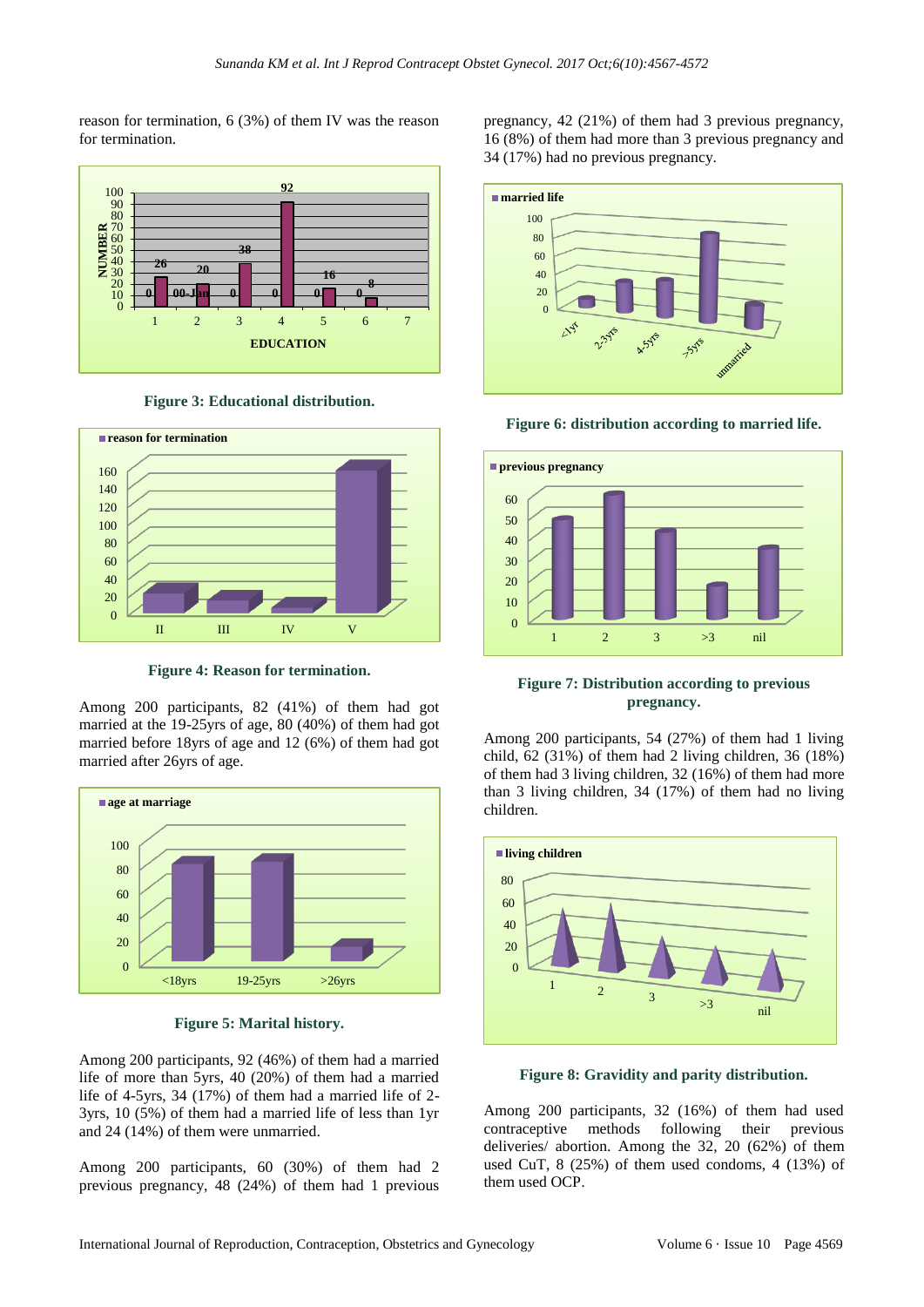

**Figure 9: Distribution according to contraceptive use history.**

Among the 200 participants, 44 of them were using contraceptive method before the current pregnancy, 20 (45.5%) of them were using CuT, 20 (45.5%) of them were using OCP, 4 (9%) of them were using condoms.



**Figure 10: Type of contraception used.**

Among 200 participants, 90 (45%) of them acquired the knowledge from mass media, 82 (41%) of them acquired the knowledge from health personnel, 46 (23%) of them acquired the knowledge from their relatives, 44 (22%) of them acquired their knowledge from neighbours, 40 (20%) of them acquired their knowledge from friends, 11 (5.5%) acquired knowledge from thai card, 1 (0.5%) person acquired knowledge from internet.



**Figure 11: Source of contraception information.**

Among 200 participants, 76 of them had knowledge about condoms and 54 among them knew it was available free in government hospital, 94 of them had knowledge about IUCD and 60 among them knew it was available free in government hospital, 104 of them had knowledge about tubectomy and76 among them knew its free availability in government hospital.



#### **Figure 12: Knowledge distribution about type of contraception.**

Participant who had knowledge about all 4 contraceptive method were grouped as high knowledge group, who had knowledge about more than 1 but not all were grouped as moderate knowledge group, and who had no knowledge about any of them were grouped as low knowledge group.



## **Figure 13: Frequency of knowledge on contraceptive method.**

Among 200 participants, 61 (31%) belonged to high knowledge group, 101 (50%) belonged to moderate knowledge group, 38 (19%) belonged to low knowledge group.

#### **Table 1: Marital history.**

| <b>Marital status</b> | <b>Number</b>      |
|-----------------------|--------------------|
| Married               | 176                |
| Unmarried             | $\gamma_{\Lambda}$ |

Among 200 participants, 176 (88%) were married and 24 (12%) were unmarried.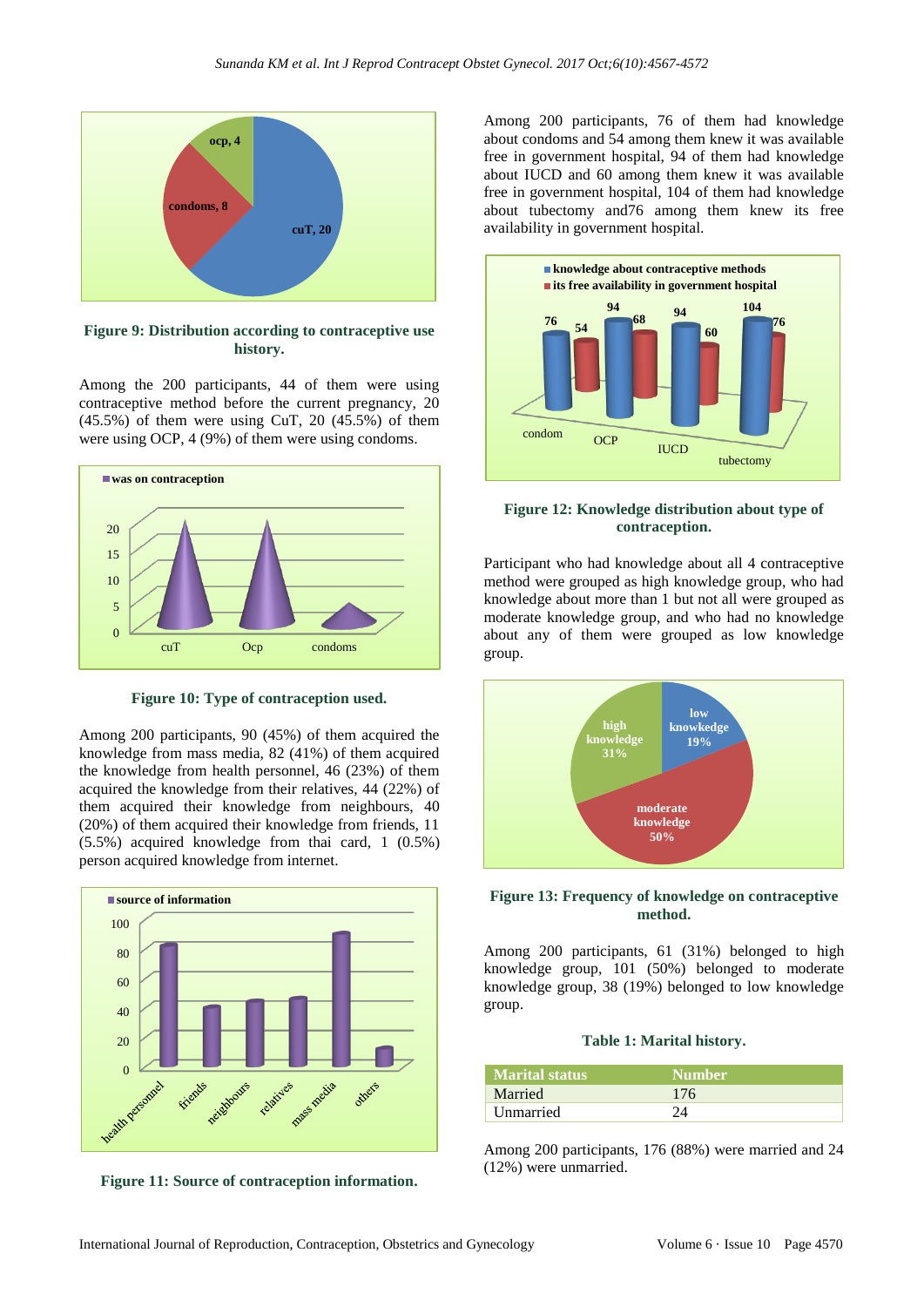Among 200 participants, 176 (88%) of them seek for MTP in I trimester and 24(12%) of them in II trimester.

#### **Table 2: Trimester distribution.**

| <b>Trimester</b> | Number <sup>'</sup> |
|------------------|---------------------|
| I trimester      | 176                 |
| II trimester     |                     |

Among 200 participants, 26 (13%) of them were from rural area, 174 (87%) of them were from urban area.

#### **Table 3: Residence distribution.**

| Residency |     |
|-----------|-----|
| Rural     | 26  |
| Urban     | 174 |

# **DISCUSSION**

In the study conducted by [Sherpa](http://www.ncbi.nlm.nih.gov/pubmed/?term=Sherpa%20SZ%5BAuthor%5D&cauthor=true&cauthor_uid=24971113) SZ et al, majority of 92 (67.60%) had moderate knowledge, 20 (14.70%) had high knowledge and 24 (17.60%) had low knowledge on contraceptive methods.<sup>1</sup> In a study conducted by Jennifer Frost J et al, it was found that more than half of young men and a quarter of young women received low scores on contraceptive knowledge, and six in 10 underestimated the effectiveness of oral contraceptives.<sup>2</sup>

In a study conducted by Anjum S et al, nearly 66% of women had seen family planning messages on television within the past month; exposure to family planning messages through this medium was greater than through radio (55%).<sup>3</sup>

In study conducted by Topsever P et al, 41.9% of the women of reproductive age in Degirmendere were using a modern contraceptive method. $4\degree$  The condom method was favoured by most of participants of the present study (49.1%).

In a study conducted by Mustafa R et al, out of 100 interviewed women with mean age of 29.7 years, 81(81%) had some knowledge about family planning methods.<sup>5</sup> The media provided information of contraceptives in 52 out of 81 (64%) women.

Contraception is an important aspect of reproductive health and plays a major role in the prevention of unwanted pregnancy. It is therefore a significant factor in reduction of induced abortion rates and improvement in maternal health care.<sup>6</sup> Majority of the abortion seekers, in our study are young persons aged below 30 years. This represents a highly sexually vulnerable segment of the society. The high contraceptive awareness and low usage observed in this study is similar to that reported by Adinma et al.<sup>6</sup> Nigerian studies have also made similar observation.<sup>7</sup> It is not clear as to the reason for the wide disparity between contraceptive awareness and usage which seems to cut across age, parity, and social class. Education about contraception and reproduction are not elaborated in secondary schools in India which contributes to the ignorance. Information for young people on sexuality and contraception are therefore mostly from peer groups which are often distorted or outrightly wrong.<sup>8</sup> In India, factors like the role of religion, culture, and accessibility of contraceptives also has wide disparity. Induced abortion of whatever form, legal or illegal, is generally believed to be a consequence of an unmet need for contraception.<sup>9</sup> Post abortion contraception and family planning has been identified as a major tool towards the reduction of abortion related maternal morbidity and mortality for its cost effectiveness in preventing repeat unwanted pregnancy and induced unsafe abortion.<sup>10</sup> In this study, the commonest method of contraception used by the respondents was permanent sterilization method. Counseling on contraception will undoubtedly dispel ignorance and improve contraceptive acceptability.<sup>11</sup>

# **CONCLUSION**

This study concludes that there is considerable level of knowledge and awareness about contraception in the above studied women but actual practice of those methods is low. This attitude towards contraception can be improved by better family planning services, better education, motivation and improving the availability of contraception methods.

*Funding: No funding sources Conflict of interest: None declared Ethical approval: The study was approved by the Institutional Ethics Committee*

# **REFERENCES**

- 1. Sherpa SZ, Sheilini M, Nayak A. Knowledge, attitude, practice and preferences of contraceptive methods in Udupi district, Karnataka. J Fam Reprod Health. 2013 Sep;7(3):115.
- 2. Frost JJ, Lindberg LD, Finer LB. Young adults' contraceptive knowledge, norms and attitudes: associations with risk of unintended pregnancy. Perspect Sexual Reprod Health. 2012 Jun 1;44(2):107-16.
- 3. Anjum S, Durgawale PM, Shinde M. Knowledge of contraceptives methods and appraisal of health education among married woman. Int J Sci Res. 2014;3(3):584-90.
- 4. Topsever P, Filiz M, Aladağ N, Topallı R, Ciğerli Ö, Görpelioğlu S. Counselling and knowledge about contraceptive mode of action among married women; a cross-sectional study. BMC women's health. 2006 Aug 6;6(1):12.
- 5. Mustafa R, Afreen U, Hashmi HA. Contraceptive knowledge, attitude and practice among rural women. J Coll Physicians Surg Pak. 2008 Sep 1;18(9):542-5.